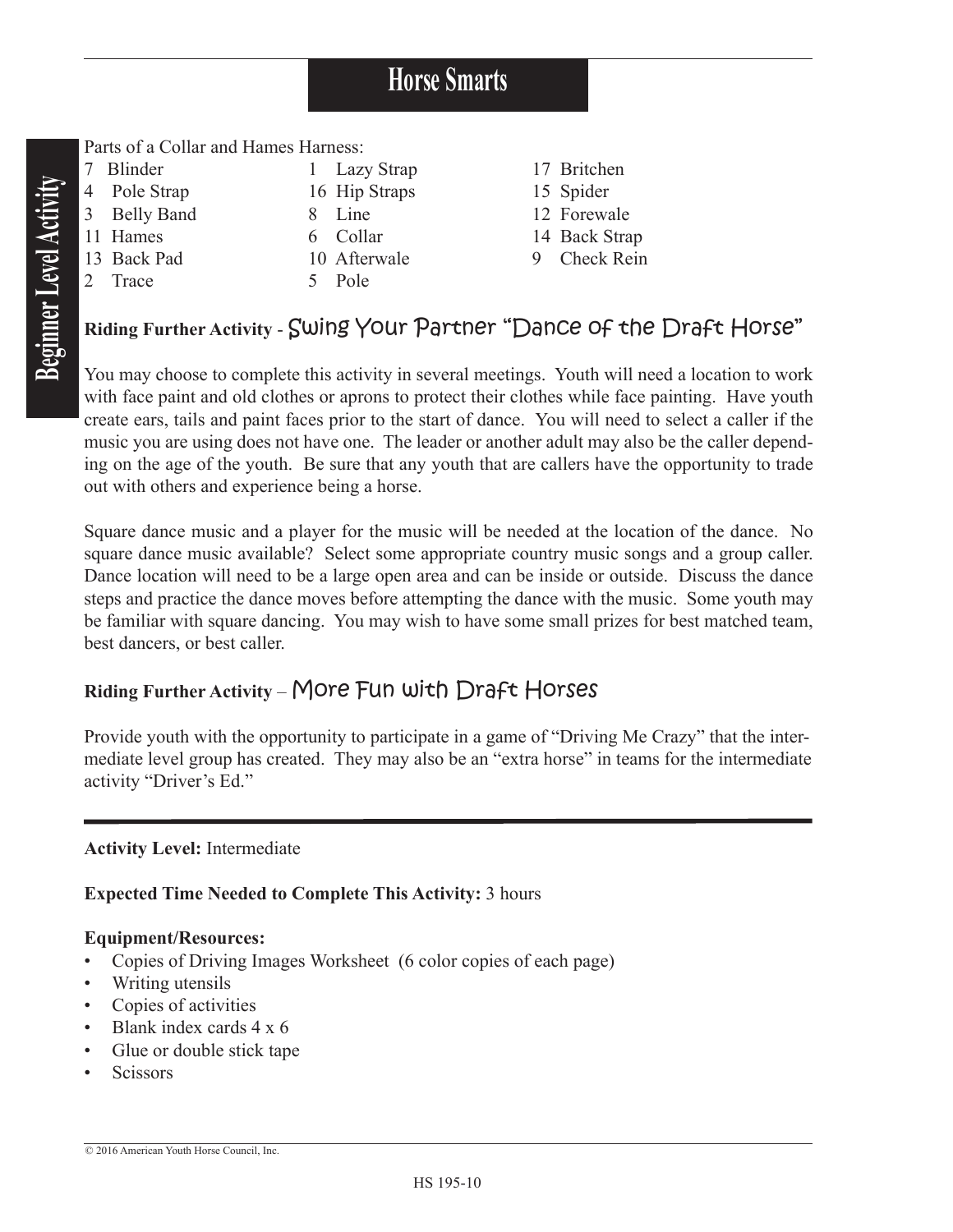# **Horse Smarts**

want to require that they lock elbows with the "horse" next to them and/or put a hand on the shoulder of the "horse" in front of them. After completion of the activity lead a group discussion. What did youth find easy to navigate through, and what were the challenges? Discuss how the following affected negotiating the course: hitch position in various types of hitches, difference in height of horses in a team, inside versus outside horse in a team when negotiating a turn, etc. What was most challenging for the drivers?

## **Riding Further Activity** – Driving Me Crazy

Youth will create a version of the game Spot It! Make 6 color copies of each of the driving images worksheets for the youth to use (see youth handout). Youth may also use additional images they find on their own. Encourage youth to make the combinations on them as unique as possible. Want cards to last longer? Laminate them. Review the game rules with the youth and then it is time to have some fun! Want to make this more challenging? Print the worksheets in black and white instead of color.

### **Author:**

*Tom & Judy Smith Good Friday Farm Draft Exhibition (cart to 6-horse hitch) Trainer and Judge*

**Authors (Youth Activities):** *Deborah Manring Ohio 4-H*

#### *Susan Baumgartner American Riding Instructors Association Certified Instructor*

### **Photo Credits:**

- 1. Six-Horse Hitch Tena L. Collier, Hamilton, OH. Digital Image
- 2. Combined Driving Peggy S. Brown. Digital Image
- 3. Plowing Contest Sultan van't Hoogiende owned by Brian & Christina Dickinson, Wind Dance Farm. Digital Image
- 4. Parts of a Breast Collar Harness (diagram) Rachel Shore. Illustration
- 5. Parts of a Collar and Hames Harness (diagram) Rachel Shore. Illustration
- 6. Parts of a Breast Collar Harness (color photo) Lisa Borg, www.minitack.com. Digital image retrieved from www.minihorsesales.com/DrivingSupplies.html
- 7. Parts of a Collar and Hames Harness (color photo) MyDraftHorse.com. Digital image retrieved from www.mydrafthorse.com